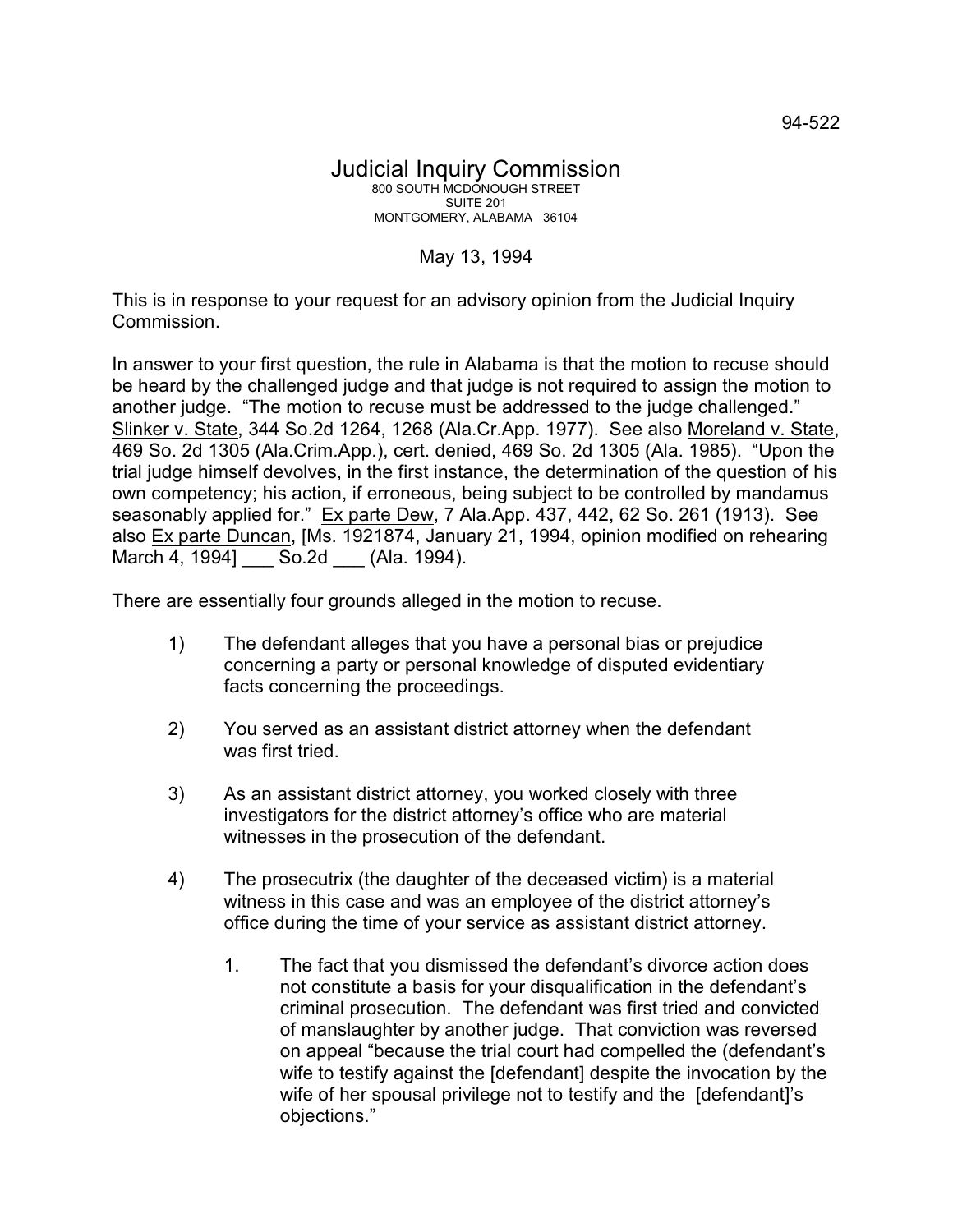94-522 Page 2

Ziglar v. State, [Ms. CR 90-1321, July 9, 1993) \_\_ So.2d \_\_\_ (Ala.Cr.App. 1993) (on application for rehearing).

After becoming a circuit judge in January of 1993, you "inherited" the defendant's pending divorce action. You dismissed that case for lack of prosecution.

Your dismissal of the defendant's divorce action does not require your disqualification in presiding over the defendant's trial for manslaughter.

"'Knowledge gained from the trial of one case does not disqualify a judge from hearing another case involving the same parties.' Advisory Opinion 89-375, citing Hartment v. Board of Trustees, 436 So.2d 837 (Ala. 1983). 'The rule against prior personal knowledge only applies to knowledge garnered from extrajudicial sources. Knowledge about matters in a proceeding that has been obtained by a judge within the proceeding itself or within another legal proceeding is permissible and does not call for disqualification.' J. Shaman, S. Lubet, J. Alfini, Judicial Conduct and Ethics § 5.11 at 115 (1990). Under the 'extrajudicial source rule,' 'that a judge presided in a previous criminal trial is generally not a ground for disqualification in a subsequent trial involving the same defendant, because the source of any opinion the judge might hold about the defendant is not extrajudicial.' Judicial Conduct at § 5.05 at 106. See Lindsey v. Lindsey, 229 Ala. 578, 580, 158 So. 522 (1934) ('It is very properly admitted that the mere fact of hearing the evidence and rendering a decision adverse to appellant in the former proceeding would not disqualify the judge to try this case involving the same issue of fact.'). See also Advisory Opinion 89-350." Advisory Opinions 93-510, 93-503.

The fact that a judge presided over the defendant's criminal trial does not automatically disqualify the judge from presiding over a civil trial involving similar issues and the same defendant. Advisory Opinion 93-510. "The alleged bias and prejudice to be disqualifying must stem from an extrajudicial source and must result in an opinion on the merits on some basis other than what the judge learned from his participation in the case." Kitchens v. Maye, 623 So.2d 1083 (Ala. 1993). You specifically state that you have no personal knowledge of any disputed evidentiary facts concerning the criminal proceedings.

> 2. Your prior service as an assistant district attorney does not constitute a basis for your disqualification. You served as a parttime assistant district attorney form 1977 until 1989. You became a full-time assistant district attorney in 1989 and served in that position until 1993. You state that you "have no knowledge or recollection of ever having been involved in any manner in the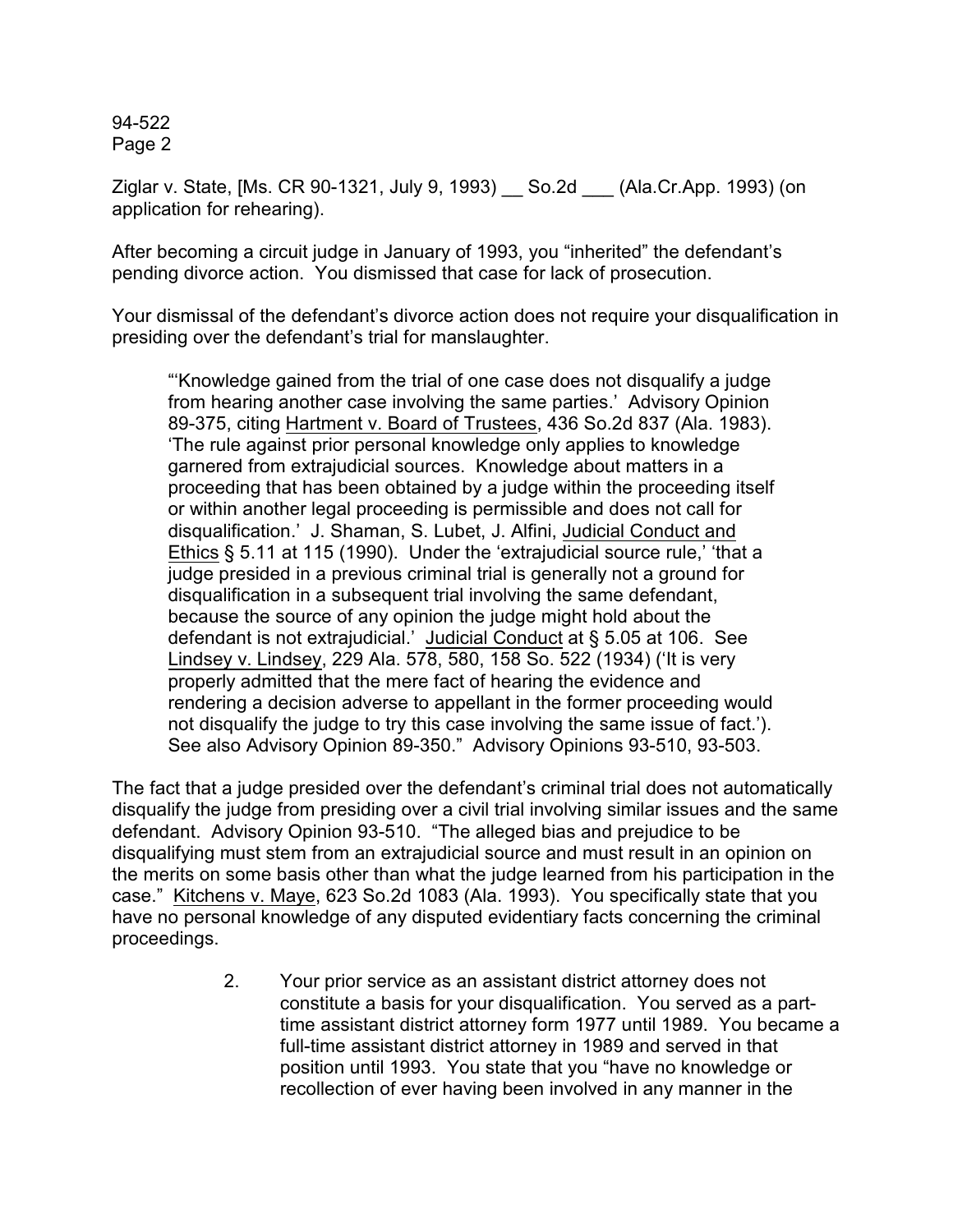## 94-522 Page 3

prosecution of the defendant. The mere fact that you were an assistant district attorney when the defendant was first tried does not require your recusal where you did not participate in that first trial. "'If the judge did not participate in the investigation, preparation, or presentation of the case, the mere fact that he was in the office of the district attorney has been held not to be grounds for disqualification.'" Advisory Opinion 92-460. See also James v. State, 423 So. 2d 339 (Ala.Cr.App. 1982) ("the trial judge'' representation of defendant in a previous criminal case while the case was on appeal did not per se furnish a valid ground for a recusal"); Advisory Opinion 91-422 (A judge is not disqualified from hearing a divorce case in which years earlier, the judge as an assistant district attorney prosecuted one of the parties in a child support action); Advisory Opinion 86-259 (A judge is not disqualified from sitting in a criminal case in which the defendant was arrested while the judge was serving as an assistant district attorney but did not participate in the arrest).

3. Your relationship as an assistant district attorney with the three investigators who will be material witnesses at the defendant's trial does not constitute a ground for your disqualification. Your former professional or social relationship with those investigators does not automatically require your recusal in any case in which they will appear as witnesses.

"'Whether or not disqualification is required when a friend appears as a party to a suit before a judge depends on how personal the relationship is between the judge and the party.' J. Shaman, S. Lubet, J. Alfini, Judicial Conduct and Ethics § 5.15 at 125 (1990). See advisory opinions 81-99; 83-183.

'The bias or prejudice which has to be shown before a judge is disqualified must be "personal" bias, and not "judicial" bias. Personal bias, as contrasted with judicial, is an attitude of extra-judicial origin, or one derived non coram judice. In re White, 53 Ala. App. 377, 300 So.2d 420 (1977). The fact that one of the parties before the court is known to and thought well of by the judge is not sufficient to show bias. Duncan v. Sherrill, 341 So.2d 946 (Ala. 1977).'

McMurphy v. State, 455 So.2d , 924, 929 (Ala.Cr.App. 1984). '[I]t is an inescapable fact of life that judges serving throughout the state will necessarily have had associations and friendships with parties coming before their courts. A judge should not be subject to disqualification for